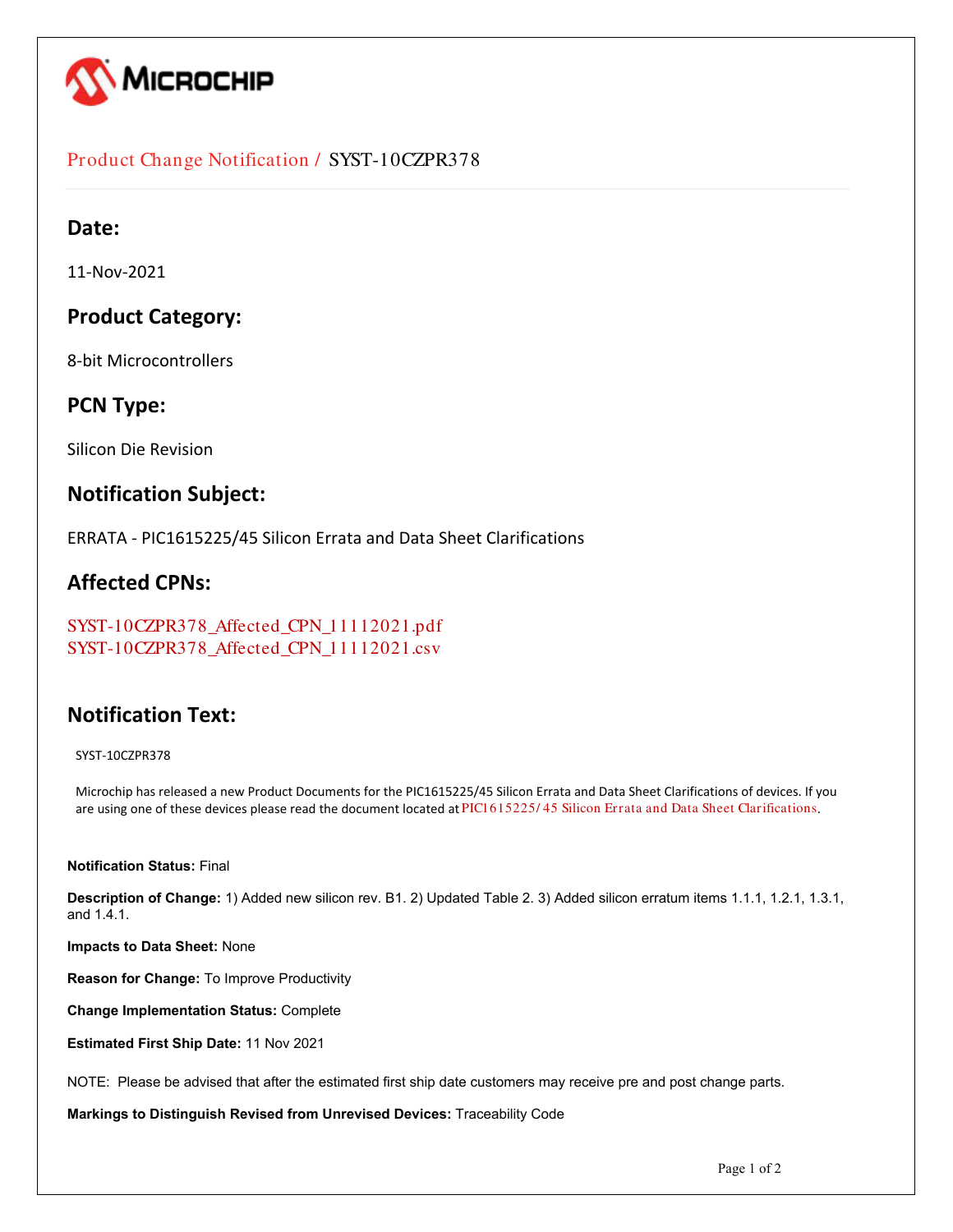# **Attachments:**

[PIC1615225/ 45 Silicon Errata and Data Sheet Clarifications](https://www.microchip.com/webdata/api/Document/DownloadDocumentsForFileHandlerByContentId?contentId=en1005230)

Please contact your local [Microchip sales office](http://www.microchip.com/distributors/SalesHome.aspx) with questions or concerns regarding this notification.

### **Terms and Conditions:**

If you wish to receive Microchip PCNs via email please register for our [PCN](http://www.microchip.com/pcn) email service at our PCN [home page](http://www.microchip.com/pcn) select register then fill in the required fields. You will find instructions about registering for Microchips PCN email service in the [PCN FAQ](http://www.microchip.com/pcn/faqs) section.

If you wish to change your PCN profile, including opt out, please go to the [PCN home page](http://www.microchip.com/pcn) select login and sign into your myMicrochip account. Select a profile option from the left navigation bar and make the applicable selections.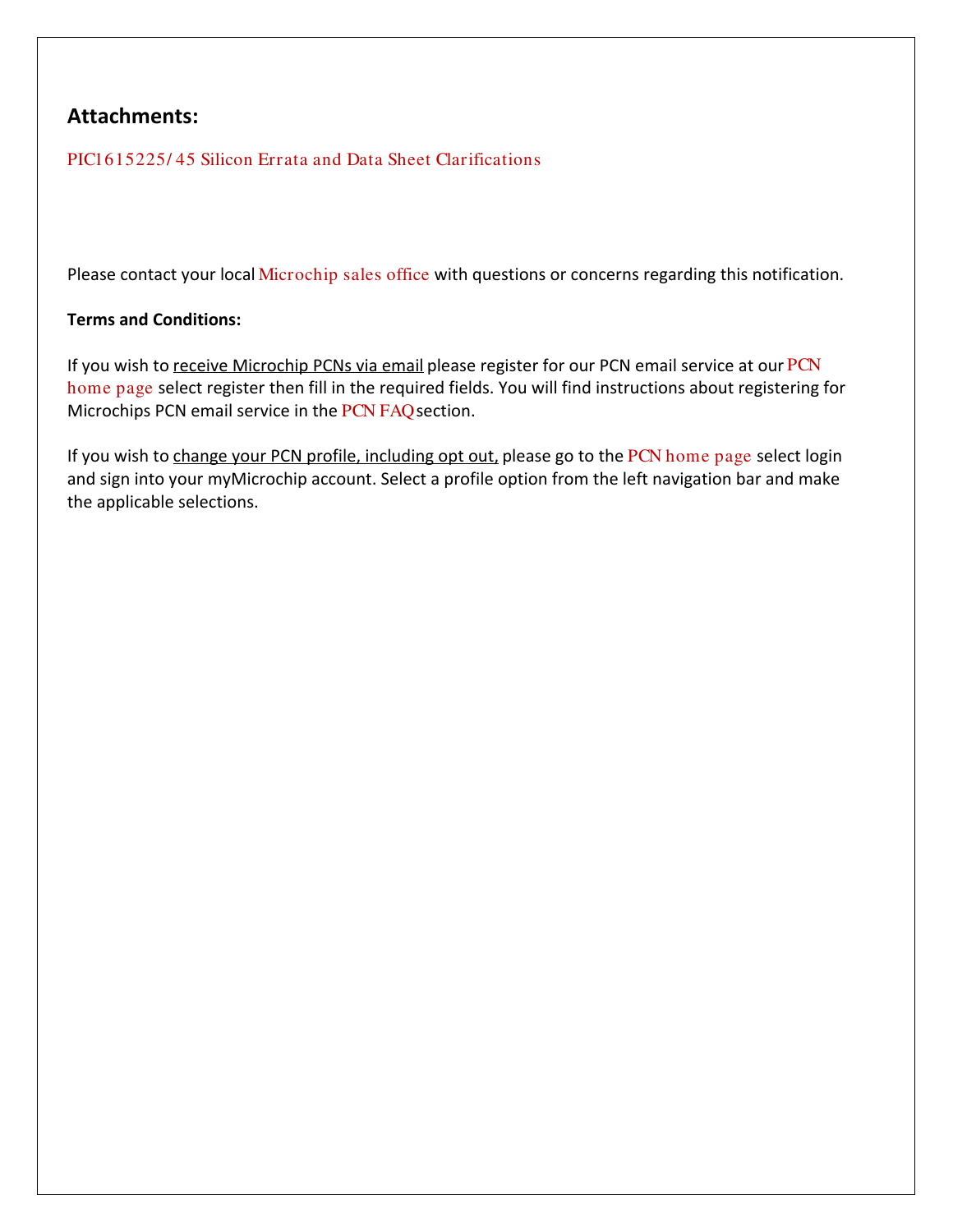Affected Catalog Part Numbers (CPN)

PIC16F15225-E/MG PIC16F15225-E/P PIC16F15225-E/SL PIC16F15225-E/ST PIC16F15225-I/MG PIC16F15225-I/P PIC16F15225-I/SL PIC16F15225-I/ST PIC16F15225T-I/SL PIC16F15245-E/P PIC16F15245-E/REB PIC16F15245-E/SO PIC16F15245-E/SS PIC16F15245-I/P PIC16F15245-I/REB PIC16F15245-I/SO PIC16F15245-I/SS PIC16F15245-I/SSVAO PIC16F15245T-I/REB PIC16F15245T-I/SSVAO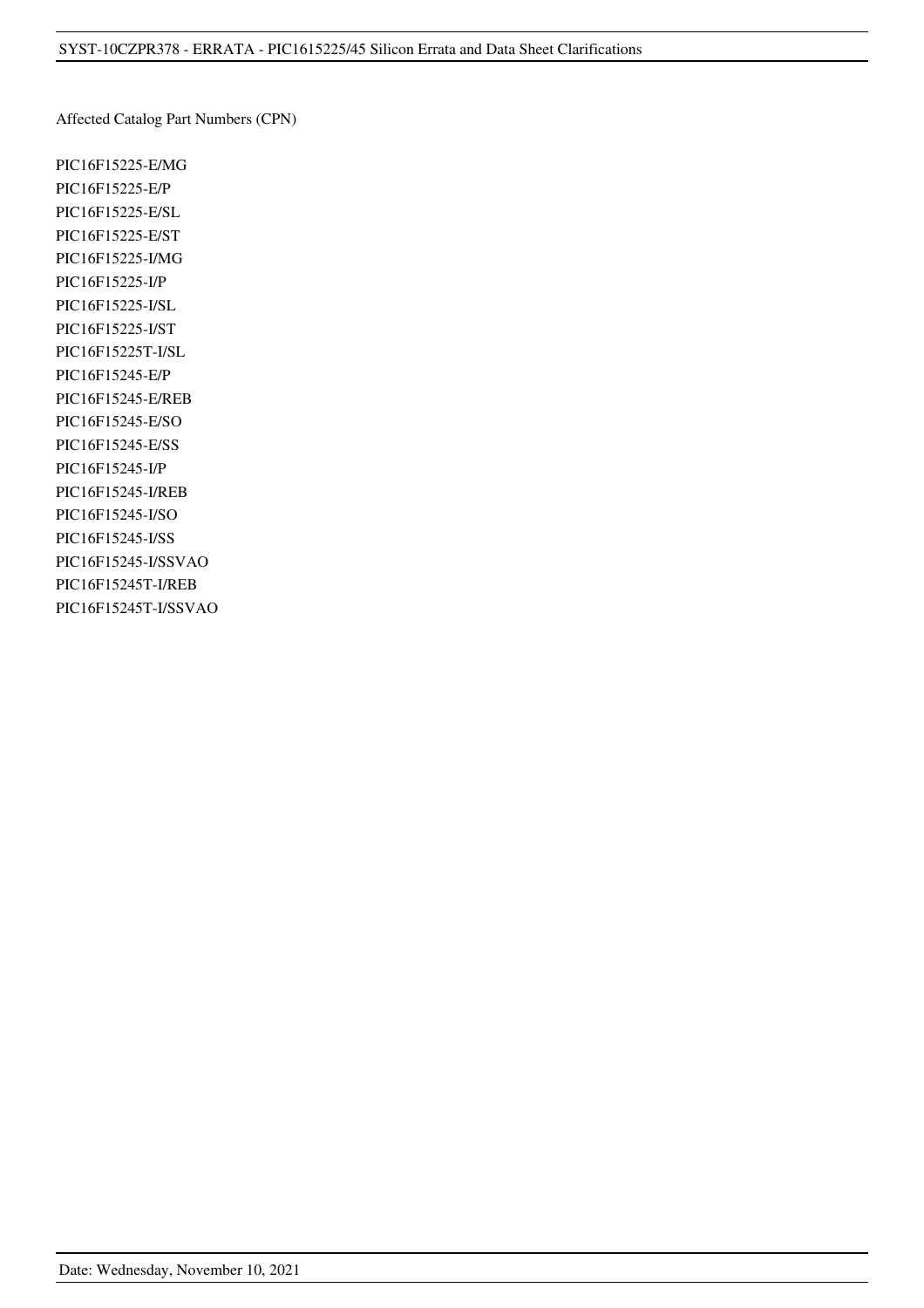

# **PIC16F15225/45**

# **PIC16F15225/45 Silicon Errata and Data Sheet Clarifications**

The PIC16F15225/45 devices that you have received conform functionally to the current device data sheet (DS20006389**C**), except for the anomalies described in this document.

The silicon issues discussed in the following pages are for silicon revisions with the Device and Revision IDs listed in the table below.

The errata described in this document will be addressed in future revisions of the PIC16F15225/45 silicon.

**Note:**  This document summarizes all silicon errata issues from all revisions of silicon, previous as well as current.

#### **Table 1. Silicon Device Identification**

| <b>Part Number</b> | <b>Device ID</b> | <b>Revision ID</b> |  |
|--------------------|------------------|--------------------|--|
|                    |                  | B <sub>0</sub>     |  |
| PIC16F15225        | 0x30EF           | 0x2040             |  |
| PIC16F15245        | 0x30F0           | 0x2040             |  |



**Important:**  Refer to the **Device/Revision ID** section in the current **"PIC16F152xx Family Programming Specification"** (DS40002149) for more detailed information on Device Identification and Revision IDs for a specific device.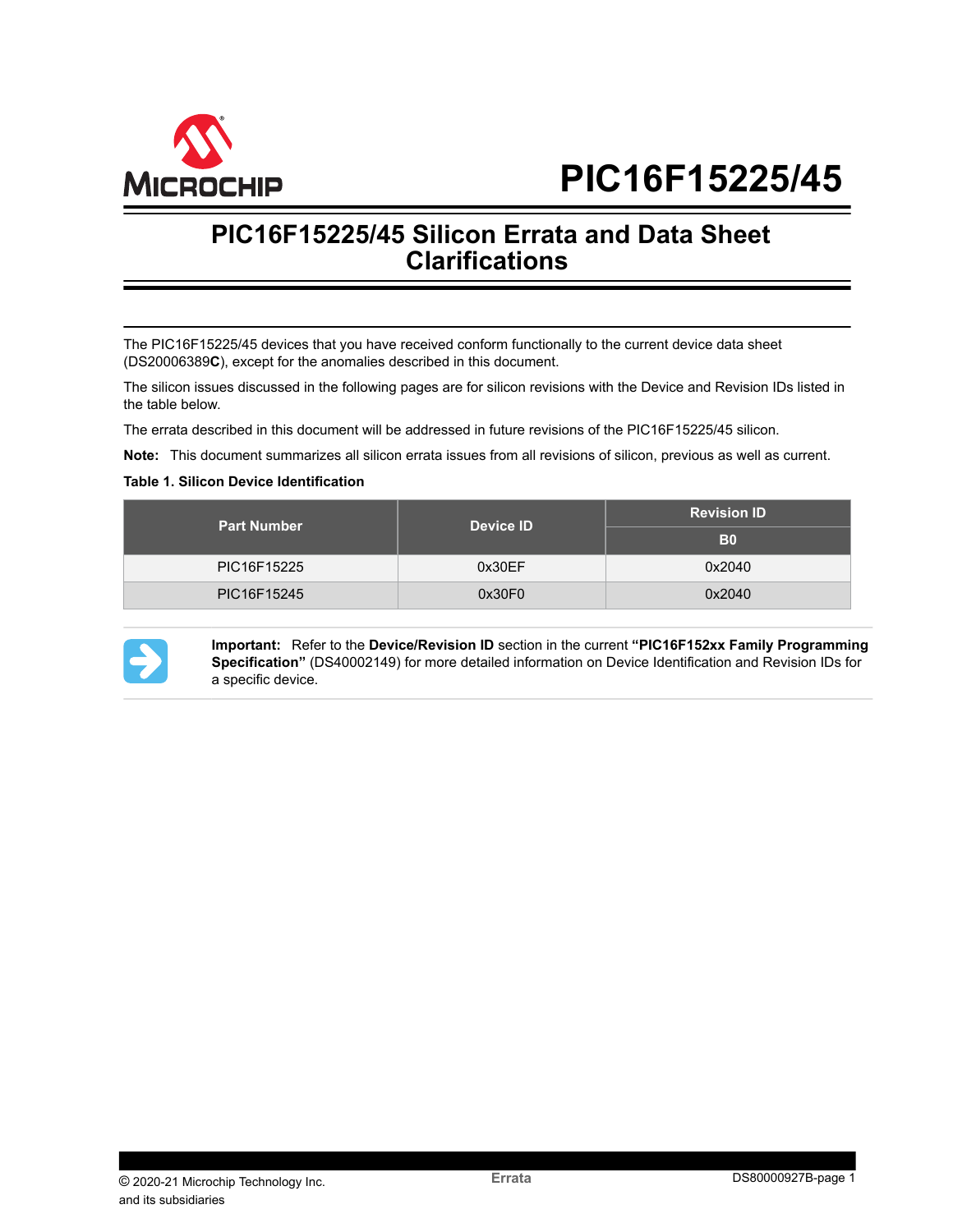#### **Table 2. Silicon Issue Summary**

|                                                                                                | Feature                              | Item No. |                                                                                                | <b>Affected Revisions</b> |              |  |  |
|------------------------------------------------------------------------------------------------|--------------------------------------|----------|------------------------------------------------------------------------------------------------|---------------------------|--------------|--|--|
| <b>Module</b>                                                                                  |                                      |          | <b>Issue Summary</b>                                                                           | <b>B0</b>                 | <b>B1</b>    |  |  |
| Pulse-Width Modulation<br>(PWM)                                                                | <b>PWM Mode</b>                      | 1.1.1    | Duty cycle values are incorrect                                                                | $\times$                  | X            |  |  |
| <b>Enhanced Universal</b><br>Synchronous<br>Asynchronous Receiver<br>Transmitter (EUSART)      | <b>Transmit Mode</b>                 | 1.2.1    | Possible duplicate byte<br>transmitted                                                         | $\mathsf{x}$              | X            |  |  |
| Host Synchronous Serial<br>Port (MSSP)                                                         | Start and Stop<br>Interrupt Function | 1.3.1    | A race condition can cause the<br>Start and/or Stop flags to be set<br>when $I^2C$ is enabled  | $\times$                  | X            |  |  |
| Development Support                                                                            | Low-Voltage<br>Programming           | 1.4.1    | Low-Voltage Programming is<br>not possible when $V_{DD}$ is below<br>BORV while BOR is enabled | $\times$                  | $\mathsf{x}$ |  |  |
| Only those issues indicated in the last column apply to the current silicon revision.<br>Note: |                                      |          |                                                                                                |                           |              |  |  |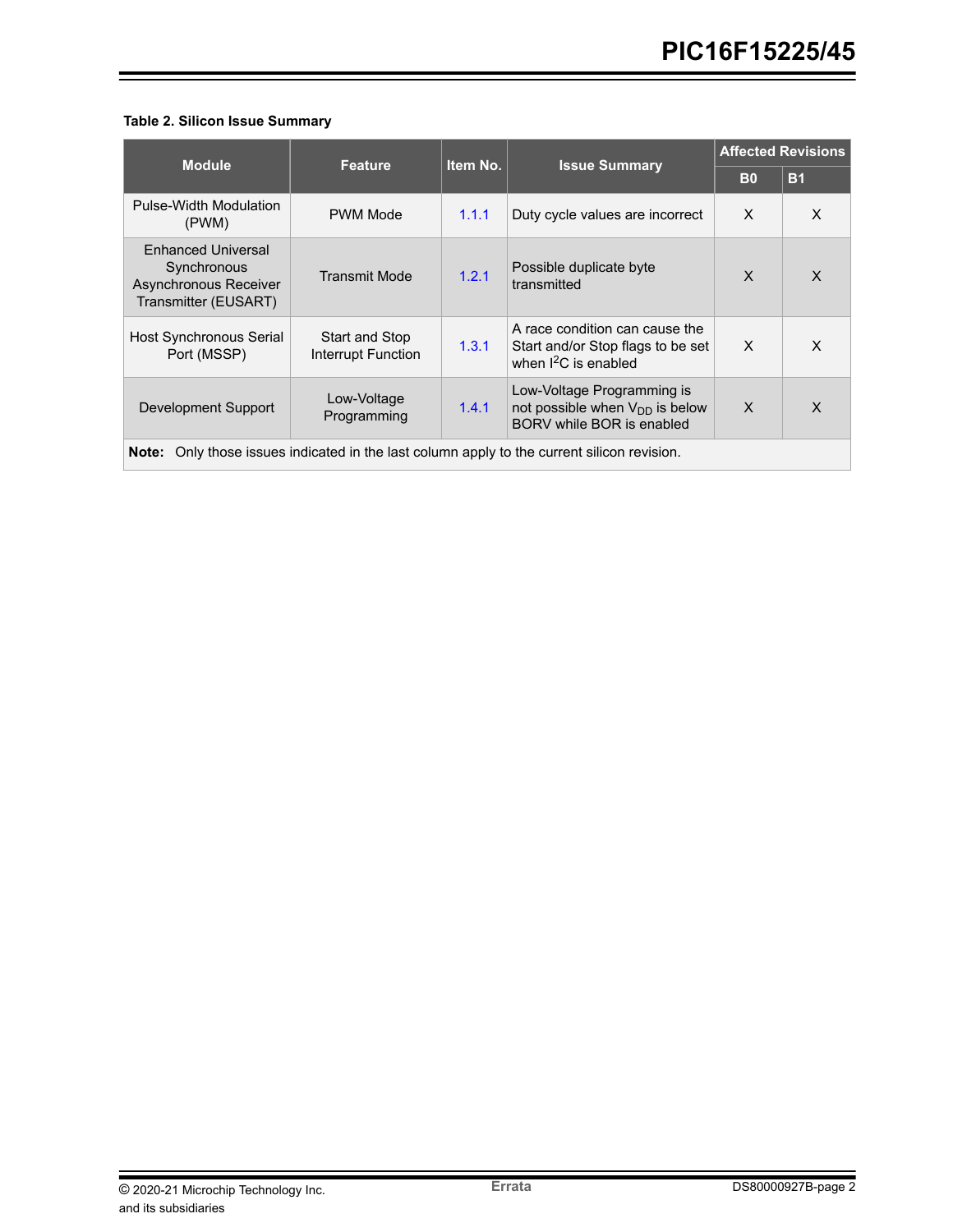# **1. Silicon Errata Issues**

**CAUTION Notice:** This document summarizes all silicon errata issues from all revisions of silicon, previous as well as current. Only the issues indicated by the bold font in the following tables apply to the current silicon revision.

### **1.1 Module: Pulse-Width Modulation (PWM)**

#### <span id="page-5-0"></span>**1.1.1 Wrong Duty Cycle for CCP Module**

While in PWM mode and the Timer2 prescaler is configured to 1:1, the duty cycle of the PWM output is as expected. When the Timer2 prescaler is changed to a value other than 1:1, while T2PR =  $0$  (PWM resolution of two bits), the expected duty cycle is wrong. The corrected duty cycle values are shown in the table below.

#### **Table 1-1. Corrected Duty Cycle Values**

| Prescaler/CCPR 0 |       |     |     |     |      |
|------------------|-------|-----|-----|-----|------|
| 1:1              | $0\%$ | 25% | 50% | 75% | 100% |
| 1:2              | 50%   | 75% | 50% | 75% | 100% |
| 1:41:128         | 75%   | 75% | 75% | 75% | 100% |

#### **Work around**

None.

#### **Affected Silicon Revisions**

| Dυ<br>___ |  |  |  |  |
|-----------|--|--|--|--|
|           |  |  |  |  |

### **1.2 Module: Enhanced Universal Synchronous Asynchronous Receiver Transmitter (EUSART)**

#### <span id="page-5-1"></span>**1.2.1 Double Byte Transmit**

Under certain conditions, a byte written to the TXREG register can be transmitted twice. This happens when a byte is written to TXREG just as the TSR register becomes empty. This new byte is immediately transferred to the TSR register, but also remains in the TXREG register until the completion of the current instruction cycle. If the new byte in the TSR register is transmitted before this instruction cycle has completed, the duplicate in the TXREG register will subsequently be transferred to the TSR register on the following instruction clock cycle and transmitted.

#### **Work around**

Method 1: Monitor the Transmit Interrupt Flag (TXIF) bit. Writes to the TXREG register can be performed once the TXIF bit is set, indicating that the TXREG register is empty. If using this method, ensure that the second byte is filled in the TXREG before bit 6 of the first byte is transmitted. If the delay is more than six bit times, there is a possibility of double byte transmission.

Method 2: Monitor the TMRT bit of the TXxSTA register. Writes to the TXREG register can be performed once the TMRT bit is set, indicating that the Transmit Shift Register (TSR) is empty. This work around can be applied if back-to-back transmissions are not necessary.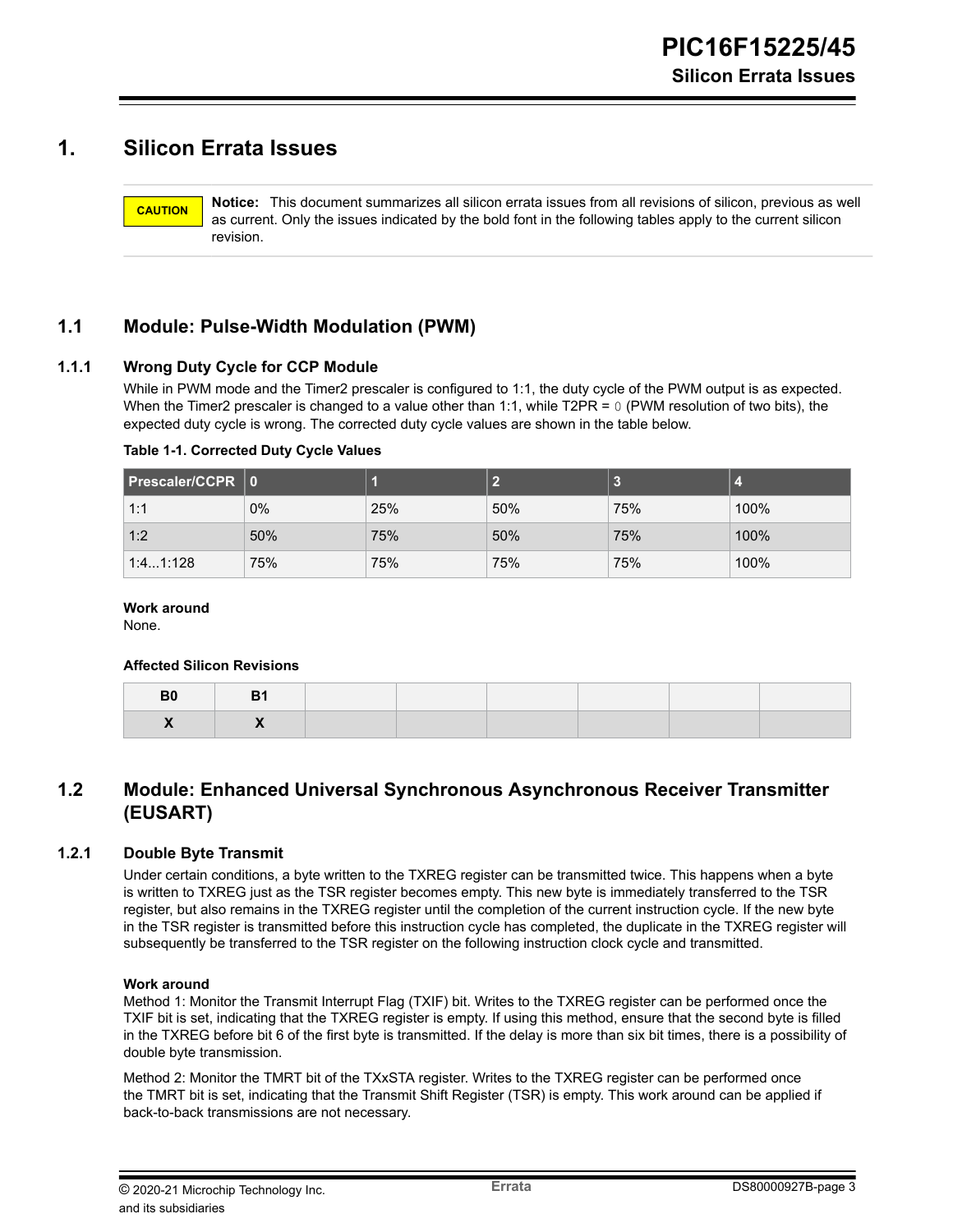#### **Affected Silicon Revisions**

#### **1.3 Module: Host Synchronous Serial Port (MSSP)**

#### <span id="page-6-0"></span>**1.3.1 I2C Start and/or Stop Flags May Be Set When I2C Is Enabled**

When I<sup>2</sup>C is enabled, erroneous Start and/or Stop conditions may be detected. This can generate erroneous I<sup>2</sup>C interrupts if enabled.

#### **Work around**

Use the following procedure to correctly detect the Start and Stop conditions:

- 1. Disable the Start and Stop conditions interrupt functions.
- 2. Enable the  $I^2C$  module.
- 3. Wait 250 ns+ six instructions cycles  $(F<sub>OSC</sub>/4)$ .
- 4. Clear the Start and Stop conditions interrupt flags.
- 5. Enable the Start and Stop conditions interrupt functions if used.

```
SSPxCON3bits.SCIE = 0;<br>SSPxCON3bits.PCIE = 0;<br>// Disable Stop condition interrupt
                                                      // Disable Stop condition interrupt<br>// Enable I2C
SSPxCON1bits.SSPEN = 1; Delay();
Delay(); // Wait for 250 ns + 6 instruction cycles (F_{\text{OSC}}/4)<br>PIRxbits.SSPxIF = 0; // Clear the MSSP interrupt flaq
PIRxbits.SSPxIF = 0;<br>SSPxCON3bits.SCIE = 1; // Enable Start condition interrupt flag
SSPxCON3bits.SCIE = 1; // Enable Start condition interrupt if used<br>SSPxCON3bits.PCIE = 1; // Enable Stop condition interrupt if used
                                                      SSPxCON3bits.PCIE = 1; // Enable Stop condition interrupt if used
```
#### **Affected Silicon Revisions**

## **1.4 Module: Low-Voltage In-Circuit Serial Programming™ (LVP)**

#### <span id="page-6-1"></span>**1.4.1 Low-Voltage Programming Not Possible**

Low-Voltage Programming is not possible when V<sub>DD</sub> is below the selected BORV voltage level, while BOR is enabled.

#### **Work around**

Method 1: Disable BOR to use Low-Voltage Programming.

Method 2: Raise  $V_{DD}$  above the selected BORV level while using Low-Voltage Programming.

#### **Affected Silicon Revisions**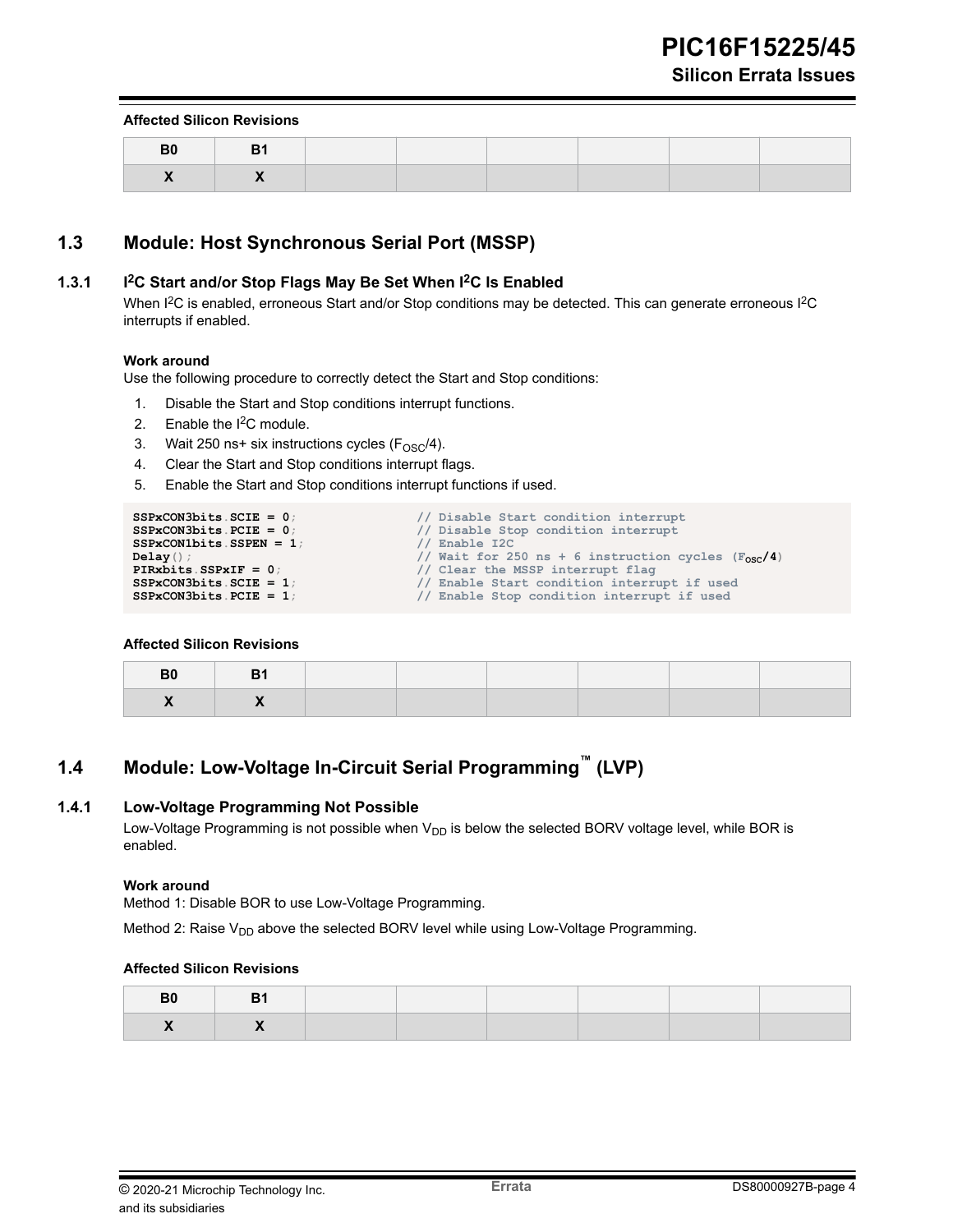# **2. Data Sheet Clarifications**

The following typographic corrections and clarifications are to be noted for the latest version of the device data sheet (20006389**C**):

#### **Note:**

Corrections are shown in **bold**. Where possible, the original bold text formatting has been removed for clarity.

#### **2.1 None**

There are no known data sheet clarifications as of this publication date.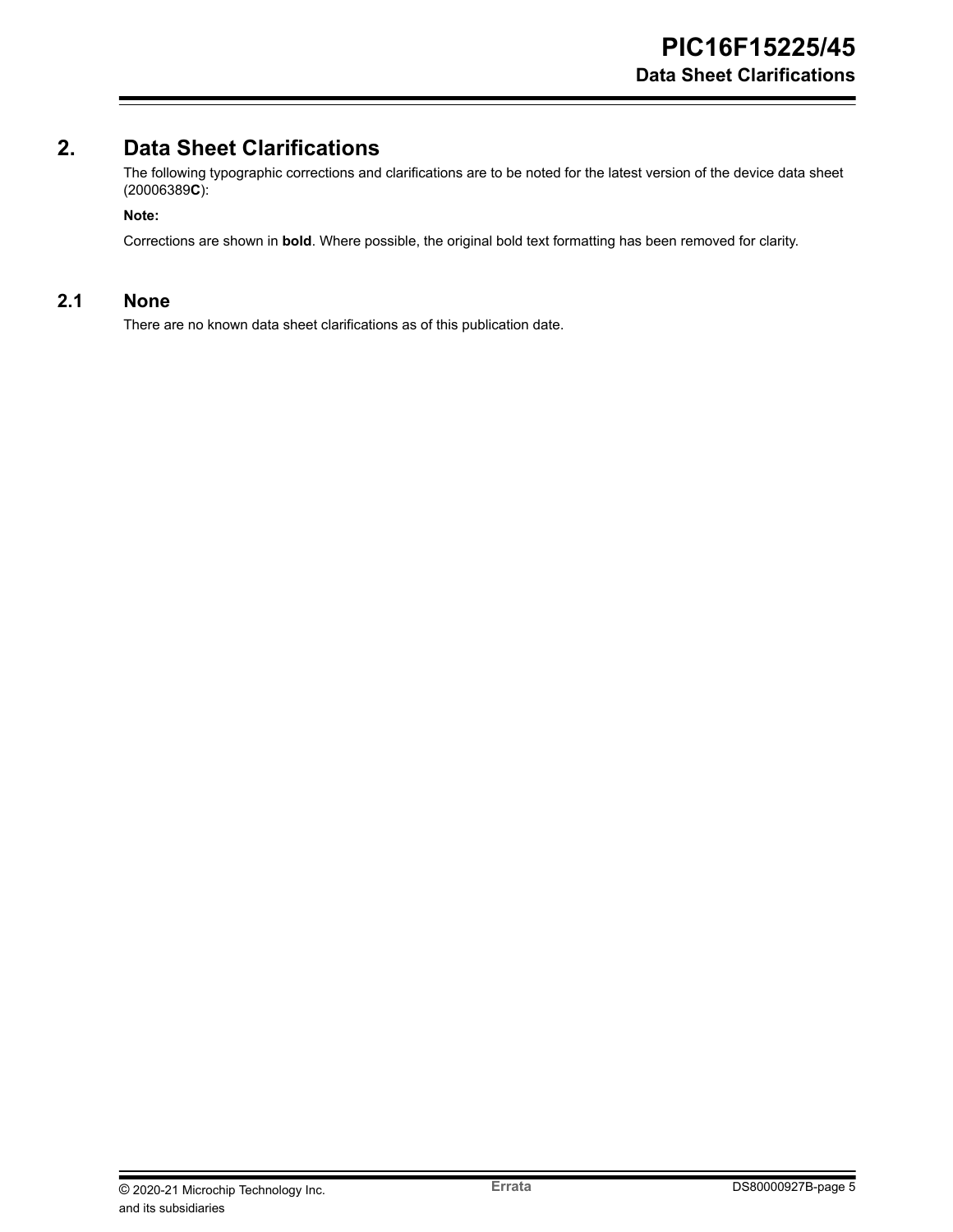# **3. Appendix A: Revision History**

| Doc Rev. Date | <b>Comments</b>                                                                                                   |
|---------------|-------------------------------------------------------------------------------------------------------------------|
| в             | 10/2021 Updated Table 2. Added silicon erratum items 1.1.1, 1.2.1, 1.3.1, and 1.4.1. Added new silicon<br>Rev B1. |
| А             | 11/2020   Initial document release                                                                                |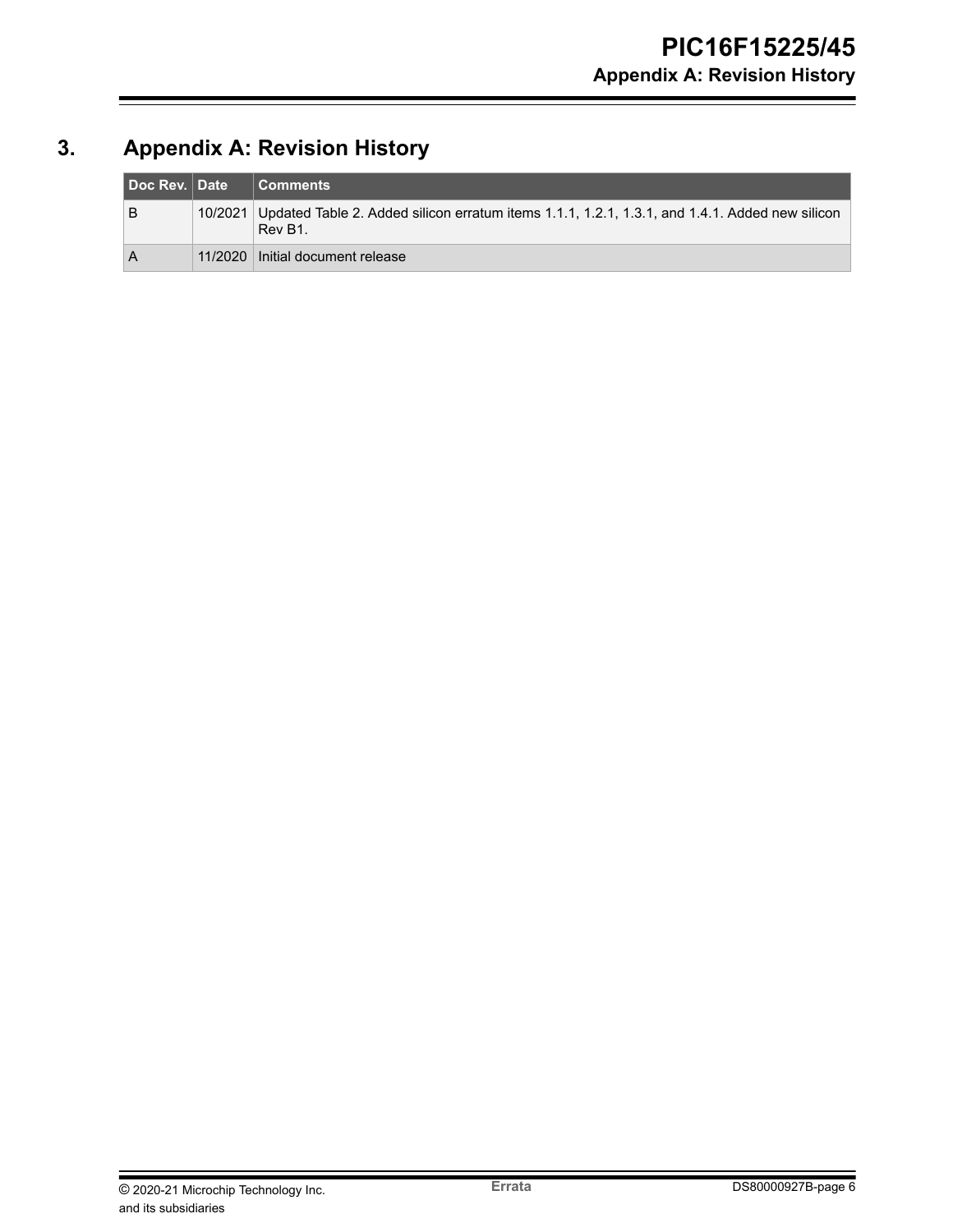# **The Microchip Website**

Microchip provides online support via our website at [www.microchip.com/](http://www.microchip.com/). This website is used to make files and information easily available to customers. Some of the content available includes:

- **Product Support** Data sheets and errata, application notes and sample programs, design resources, user's guides and hardware support documents, latest software releases and archived software
- **General Technical Support** Frequently Asked Questions (FAQs), technical support requests, online discussion groups, Microchip design partner program member listing
- **Business of Microchip** Product selector and ordering guides, latest Microchip press releases, listing of seminars and events, listings of Microchip sales offices, distributors and factory representatives

# **Product Change Notification Service**

Microchip's product change notification service helps keep customers current on Microchip products. Subscribers will receive email notification whenever there are changes, updates, revisions or errata related to a specified product family or development tool of interest.

To register, go to [www.microchip.com/pcn](http://www.microchip.com/pcn) and follow the registration instructions.

# **Customer Support**

Users of Microchip products can receive assistance through several channels:

- Distributor or Representative
- Local Sales Office
- Embedded Solutions Engineer (ESE)
- Technical Support

Customers should contact their distributor, representative or ESE for support. Local sales offices are also available to help customers. A listing of sales offices and locations is included in this document.

Technical support is available through the website at: [www.microchip.com/support](http://www.microchip.com/support)

# **Microchip Devices Code Protection Feature**

Note the following details of the code protection feature on Microchip products:

- Microchip products meet the specifications contained in their particular Microchip Data Sheet.
- Microchip believes that its family of products is secure when used in the intended manner, within operating specifications, and under normal conditions.
- Microchip values and aggressively protects its intellectual property rights. Attempts to breach the code protection features of Microchip product is strictly prohibited and may violate the Digital Millennium Copyright Act.
- Neither Microchip nor any other semiconductor manufacturer can guarantee the security of its code. Code protection does not mean that we are guaranteeing the product is "unbreakable". Code protection is constantly evolving. Microchip is committed to continuously improving the code protection features of our products.

# **Legal Notice**

This publication and the information herein may be used only with Microchip products, including to design, test, and integrate Microchip products with your application. Use of this information in any other manner violates these terms. Information regarding device applications is provided only for your convenience and may be superseded by updates. It is your responsibility to ensure that your application meets with your specifications. Contact your local Microchip sales office for additional support or, obtain additional support at [www.microchip.com/en-us/support/](https://www.microchip.com/en-us/support/design-help/client-support-services) [design-help/client-support-services](https://www.microchip.com/en-us/support/design-help/client-support-services).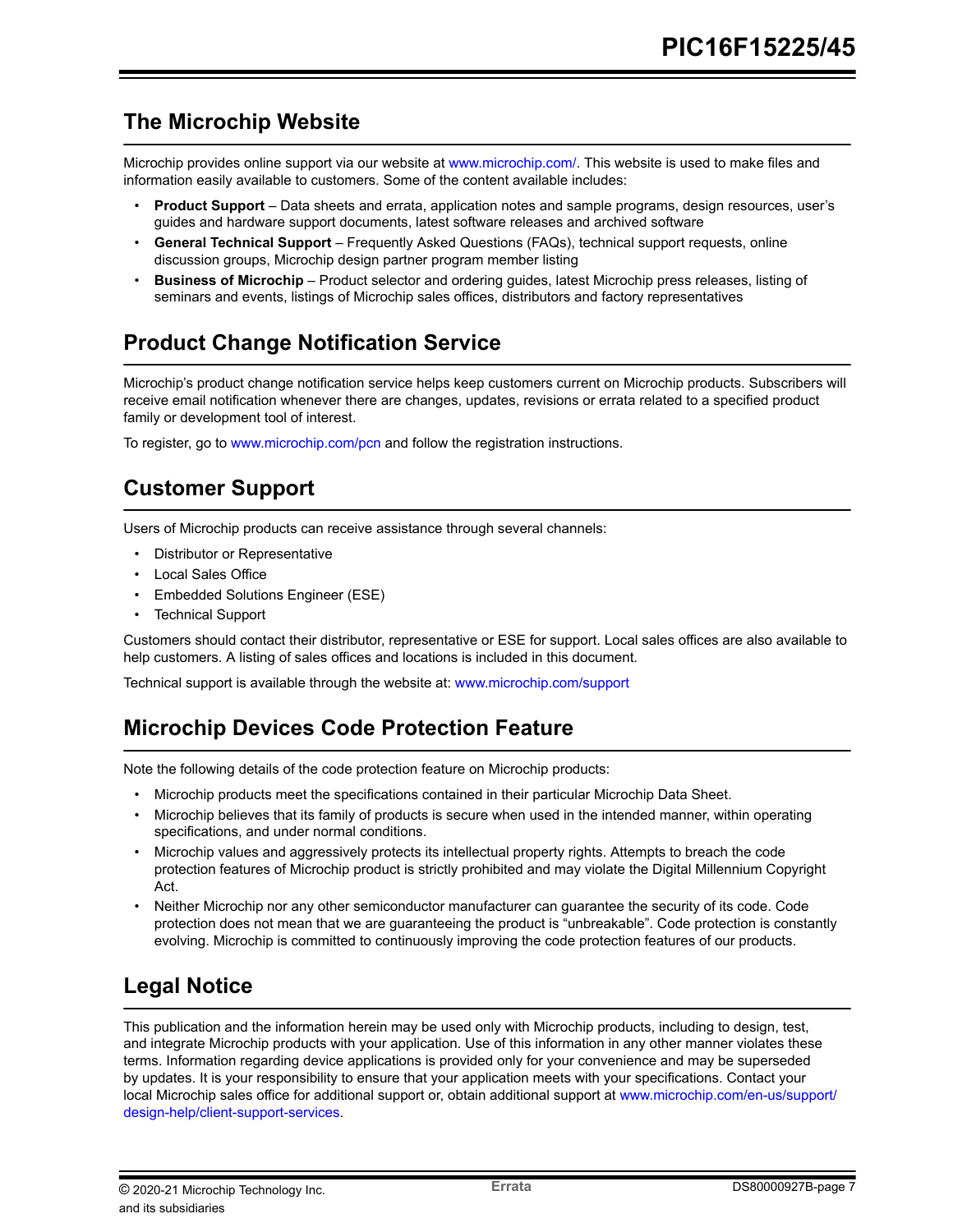THIS INFORMATION IS PROVIDED BY MICROCHIP "AS IS". MICROCHIP MAKES NO REPRESENTATIONS OR WARRANTIES OF ANY KIND WHETHER EXPRESS OR IMPLIED, WRITTEN OR ORAL, STATUTORY OR OTHERWISE, RELATED TO THE INFORMATION INCLUDING BUT NOT LIMITED TO ANY IMPLIED WARRANTIES OF NON-INFRINGEMENT, MERCHANTABILITY, AND FITNESS FOR A PARTICULAR PURPOSE, OR WARRANTIES RELATED TO ITS CONDITION, QUALITY, OR PERFORMANCE.

IN NO EVENT WILL MICROCHIP BE LIABLE FOR ANY INDIRECT, SPECIAL, PUNITIVE, INCIDENTAL, OR CONSEQUENTIAL LOSS, DAMAGE, COST, OR EXPENSE OF ANY KIND WHATSOEVER RELATED TO THE INFORMATION OR ITS USE, HOWEVER CAUSED, EVEN IF MICROCHIP HAS BEEN ADVISED OF THE POSSIBILITY OR THE DAMAGES ARE FORESEEABLE. TO THE FULLEST EXTENT ALLOWED BY LAW, MICROCHIP'S TOTAL LIABILITY ON ALL CLAIMS IN ANY WAY RELATED TO THE INFORMATION OR ITS USE WILL NOT EXCEED THE AMOUNT OF FEES, IF ANY, THAT YOU HAVE PAID DIRECTLY TO MICROCHIP FOR THE INFORMATION.

Use of Microchip devices in life support and/or safety applications is entirely at the buyer's risk, and the buyer agrees to defend, indemnify and hold harmless Microchip from any and all damages, claims, suits, or expenses resulting from such use. No licenses are conveyed, implicitly or otherwise, under any Microchip intellectual property rights unless otherwise stated.

# **Trademarks**

The Microchip name and logo, the Microchip logo, Adaptec, AnyRate, AVR, AVR logo, AVR Freaks, BesTime, BitCloud, CryptoMemory, CryptoRF, dsPIC, flexPWR, HELDO, IGLOO, JukeBlox, KeeLoq, Kleer, LANCheck, LinkMD, maXStylus, maXTouch, MediaLB, megaAVR, Microsemi, Microsemi logo, MOST, MOST logo, MPLAB, OptoLyzer, PIC, picoPower, PICSTART, PIC32 logo, PolarFire, Prochip Designer, QTouch, SAM-BA, SenGenuity, SpyNIC, SST, SST Logo, SuperFlash, Symmetricom, SyncServer, Tachyon, TimeSource, tinyAVR, UNI/O, Vectron, and XMEGA are registered trademarks of Microchip Technology Incorporated in the U.S.A. and other countries.

AgileSwitch, APT, ClockWorks, The Embedded Control Solutions Company, EtherSynch, Flashtec, Hyper Speed Control, HyperLight Load, IntelliMOS, Libero, motorBench, mTouch, Powermite 3, Precision Edge, ProASIC, ProASIC Plus, ProASIC Plus logo, Quiet- Wire, SmartFusion, SyncWorld, Temux, TimeCesium, TimeHub, TimePictra, TimeProvider, TrueTime, WinPath, and ZL are registered trademarks of Microchip Technology Incorporated in the U.S.A.

Adjacent Key Suppression, AKS, Analog-for-the-Digital Age, Any Capacitor, AnyIn, AnyOut, Augmented Switching, BlueSky, BodyCom, CodeGuard, CryptoAuthentication, CryptoAutomotive, CryptoCompanion, CryptoController, dsPICDEM, dsPICDEM.net, Dynamic Average Matching, DAM, ECAN, Espresso T1S, EtherGREEN, GridTime, IdealBridge, In-Circuit Serial Programming, ICSP, INICnet, Intelligent Paralleling, Inter-Chip Connectivity, JitterBlocker, Knob-on-Display, maxCrypto, maxView, memBrain, Mindi, MiWi, MPASM, MPF, MPLAB Certified logo, MPLIB, MPLINK, MultiTRAK, NetDetach, NVM Express, NVMe, Omniscient Code Generation, PICDEM, PICDEM.net, PICkit, PICtail, PowerSmart, PureSilicon, QMatrix, REAL ICE, Ripple Blocker, RTAX, RTG4, SAM-ICE, Serial Quad I/O, simpleMAP, SimpliPHY, SmartBuffer, SmartHLS, SMART-I.S., storClad, SQI, SuperSwitcher, SuperSwitcher II, Switchtec, SynchroPHY, Total Endurance, TSHARC, USBCheck, VariSense, VectorBlox, VeriPHY, ViewSpan, WiperLock, XpressConnect, and ZENA are trademarks of Microchip Technology Incorporated in the U.S.A. and other countries.

SQTP is a service mark of Microchip Technology Incorporated in the U.S.A.

The Adaptec logo, Frequency on Demand, Silicon Storage Technology, Symmcom, and Trusted Time are registered trademarks of Microchip Technology Inc. in other countries.

GestIC is a registered trademark of Microchip Technology Germany II GmbH & Co. KG, a subsidiary of Microchip Technology Inc., in other countries.

All other trademarks mentioned herein are property of their respective companies.

© 2020-21, Microchip Technology Incorporated and its subsidiaries. All Rights Reserved.

ISBN: 978-1-5224-9142-2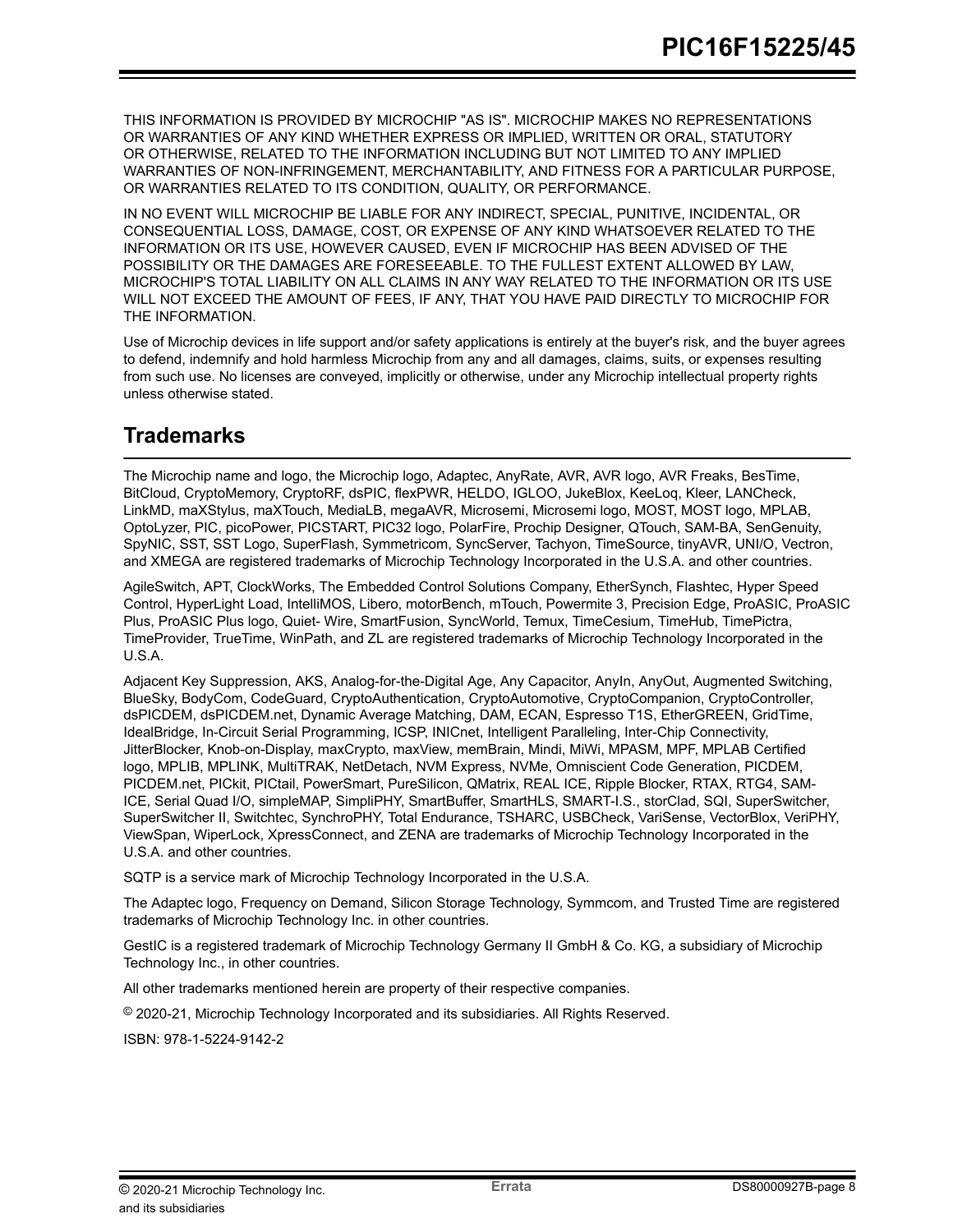# **Quality Management System**

For information regarding Microchip's Quality Management Systems, please visit [www.microchip.com/quality](http://www.microchip.com/quality).